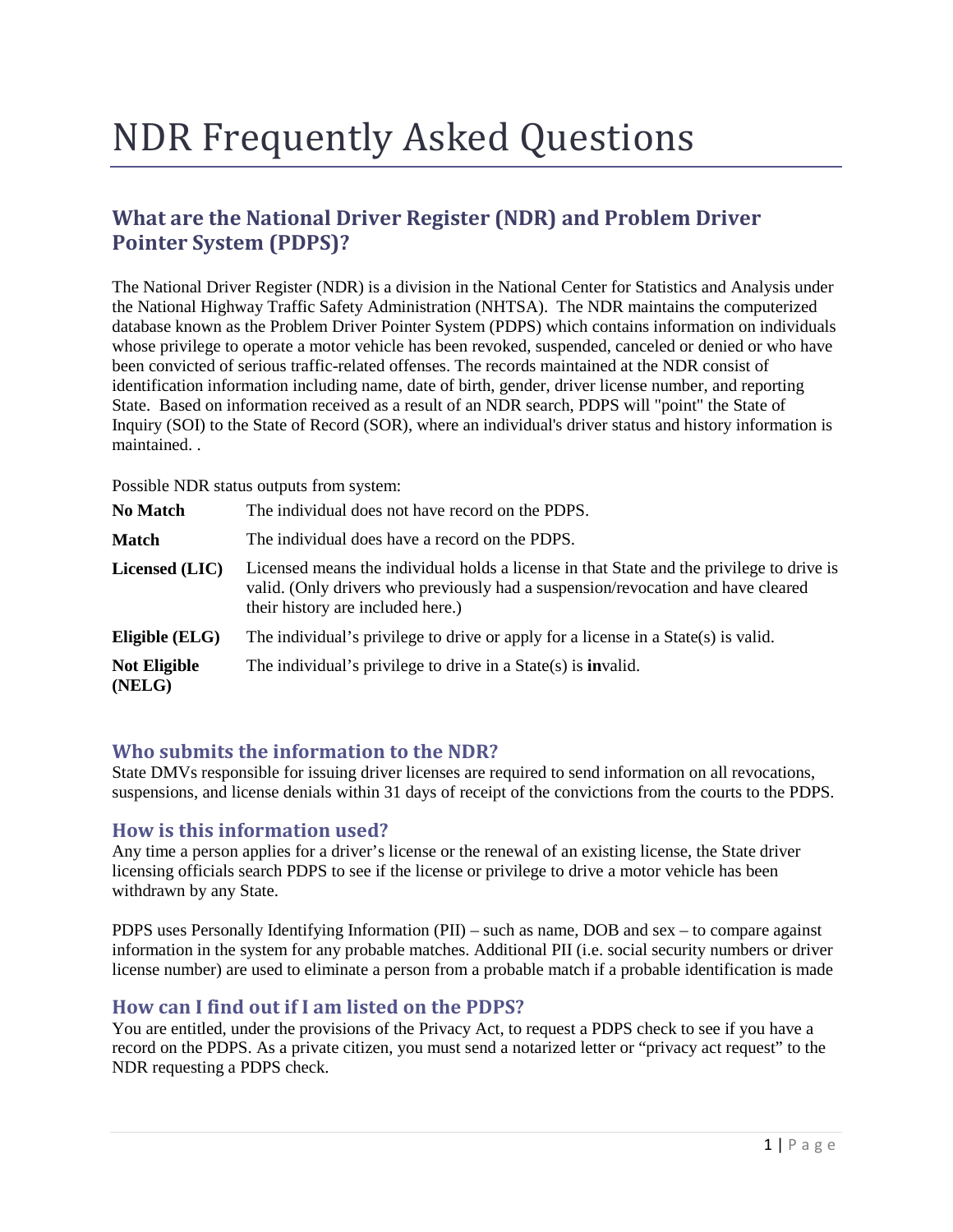# Requests must be made in writing, via notarized letter and mailed to the following address. Requests will NOT be completed over the phone/fax or through email.

To have a search performed on your name (these services are free of charge):

- 1. Send a notarized request to: National Driver Register 1200 New Jersey Avenue, S.E. NVS-422 Washington, D.C. 20590
- 2. Include in your request:
	- Your full legal name,
	- DOB,
	- State and Driver License Number\*,
	- Social Security Number\*,
	- $Sex^*$ ,
	- $\blacksquare$  Height\*,
	- Weight<sup>\*</sup>, and
	- Eye Color<sup>\*</sup>.

\*Optional PII helps to eliminate you from possible matches/probable identifications.

For example, John Doe requests a check of the PDPS. There are 2 other John Doe's with birthdays in July, in close proximity. This could be a probable match. But John also includes his SSN, which does not match the SSNs of the 3 John Doe listed in PDPS. As a result of this, **optional** information, NDR staff will be able to differentiate the requesting John Doe from others.

# **What does it mean if my name is on the PDPS?**

If your name is on PDPS it means your driver license has been sanctioned (suspended, cancelled, revoked or denied) by the State that issued your license or another State where you may have committed a traffic offense.

#### **If my name is on the PDPS, can I be licensed in another State?**

If your driving privilege is withdrawn in the State where you are licensed or in another State(s), you will not be able to obtain a license or learner's permit until you have cleared the suspension(s) within each SOR.

*Note:* Sanctions are not limited to the State in which you currently hold a valid license. Drivers who are sanctioned for serious traffic violations while in other States must still pay all applicable fines, and all other related remedial actions including court fees to maintain a clear driving record.

For example, Jane is passing through State A and receives a summons for a serious traffic violation. She decides to ignore the ticket because she is licensed in another State. As a result of not paying the fine or appearing in court, State A assigns a license number, suspends her privilege to drive in that State, and creates a PDPS record for Jane. When Jane's license is due for renewal or she moves to another State and applies for a new license, a PDPS check will preclude the license from being renewed or issued until the sanctions are cleared in State A. Note: *Some States issue new sanctions for attempting to obtain a license with active suspensions/revocations.* To have her license issued or renewed, Jane must clear her record in State A by paying all fines, court costs, and reinstatement fees associated with the license suspension.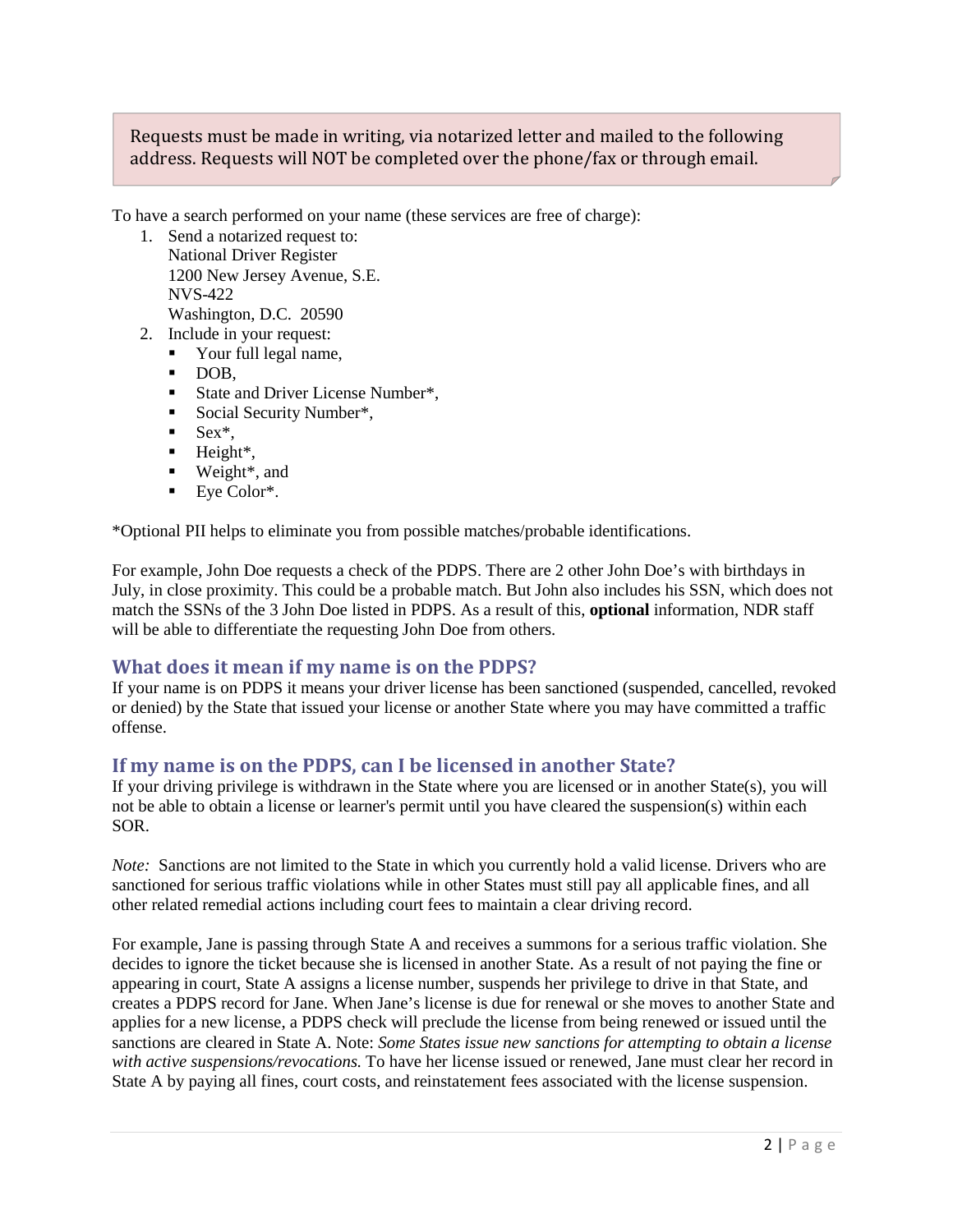# **What do I do if my name is found on the PDPS?**

If your license is revoked or suspended in any State or the District of Columbia, you have a record on PDPS. To clear this record contact your State driver licensing agency or the State that suspended or revoked your driver license. The State driver licensing agency will provide you with all requirements for reinstating your driver's license. When these requirements are completed the State will remove the suspension/revocation pointer from the PDPS.

The law governing the NDR requires State driver licensing officials to submit data on drivers whose privilege to operate a motor vehicle has been denied, suspended or revoked for cause, or who have been convicted of certain serious traffic-related violations. Although States use the PDPS as part of their driver licensing process, it is the responsibility of the State to maintain the accuracy of the data submitted to the PDPS.

**PDPS functions as the repository of the data. The staff of the National Driver Register cannot make changes to the State data.** The States maintain the sole responsibility for the issuance and renewal of all driver licenses; this includes suspension/revocation actions taken against your driving privilege. Reinstatement requirements must be resolved directly with the State taking the action against your license.

# **How do I dispute a record found on PDPS?**

If you think a PDPS record does not pertain to you or was placed there in error, please contact your State driver license agency for procedures to dispute the action.

# **I need my driver license history report for a prospective employer. Can I obtain this information from the NDR?**

No. PDPS does not contain driver history records on every licensed driver. PDPS contains State of Records (SOR) pointer information on driver's who have had their driver license suspended, revoked, or denied for cause. The entire driver history record for a licensed driver is maintained at the State level.

# **Can I receive PDPS information over the telephone or by internet?**

No. The provisions of the Privacy Act and the NDR Act prohibit NDR employees from providing information from PDPS over the telephone, internet, or by fax **to anyone**, including spouses or legal representatives.

# **How long does it take to receive my information?**

All requests for information are processed on a first come, first served basis. The NDR will strive to respond to requests within 15 days.

# **I received a letter from the NDR, but I don't understand the status. What does it mean?**

| <b>No Match</b>               | The individual does not have record on the PDPS.                                                                                                                                                                   |
|-------------------------------|--------------------------------------------------------------------------------------------------------------------------------------------------------------------------------------------------------------------|
| Licensed (LIC)                | Licensed means the individual holds a license in that State and the privilege to drive is<br>valid. (Only drivers who previously had a suspension/revocation and have cleared<br>their history are included here.) |
| Eligible (ELG)                | The individual's privilege to drive or apply for a license in a State(s) is valid.                                                                                                                                 |
| <b>Not Eligible</b><br>(NELG) | The individual's privilege to drive in a $State(s)$ is <b>invalid.</b>                                                                                                                                             |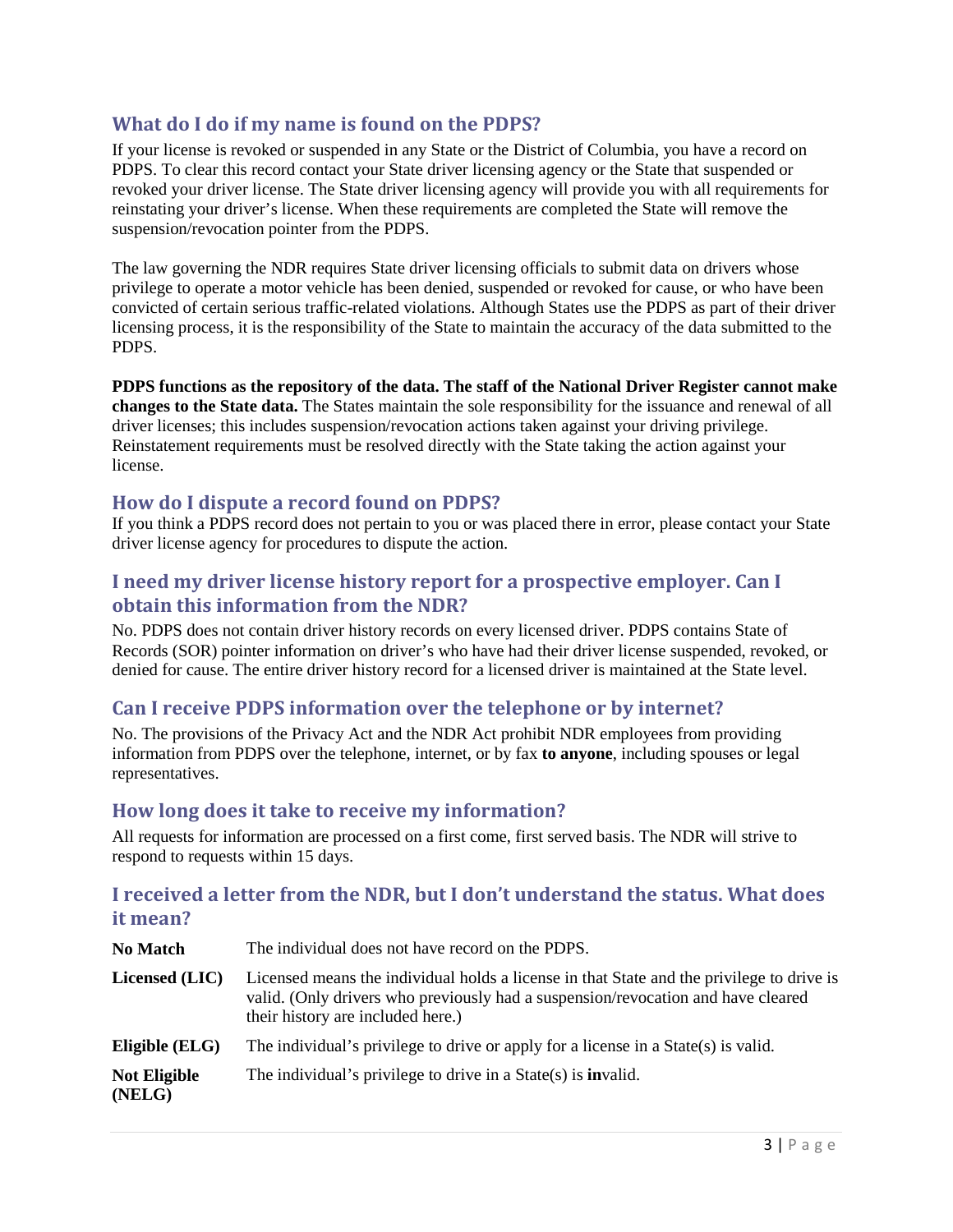# **How long do records stay on the database?**

Records stay on PDPS according to State record keeping requirements. There are no statute of limitations on revocations and suspensions of the driver license. To determine the length of time your record will stay on the file, you must contact the SOR.

## **Can the NDR delete my Record from the database?**

No. All State pointer records are maintained by the State of Record (SOR),

#### **How long does it take for a State to clear my record?**

Time will vary depending on the State update process for their licensing systems. This information can be obtained from the State of Record (SOR).

#### **How can I directly contact the NDR?**

The NDR staff may be contacted: Monday through Friday, excluding Federal holidays, from 8:30am to 5:00pm EST<br>Toll-free: (888) 851-0436 **Toll-free:** (888) 851-0436 **Locally:** (202) 366-4800

#### **Employers of motor vehicle and mass transit operators**

As part of your safety program, you may request a one-time PDPS check on a current or prospective employee if they are seeking employment or are employed as a driver, operator, engineer, etc. The employee may go to the local motor vehicle agency and ask for a PDPS check. Any information you receive from the driver licensing agency should be made available to the employee. If you receive information indicating that an individual is revoked or suspended the licensing agency will provide the prospective employee with the State of Record contact information.

# **Air carrier information for pilot applications**

The Pilot Records Improvement Act of 1996 (PRIA) requires air carriers, before hiring an individual as a pilot, to request, with the individual's written consent, the Chief Driver licensing official of a State to perform a PDPS check.

In accordance with 49 U.S.C. 30305, the request(s) must be submitted through the driver licensing agency of a State.

Additional information on PRIA can be obtained from FAA's website: [http://www.faa.gov/pilots/lic\\_cert/pria/](http://www.faa.gov/pilots/lic_cert/pria/)